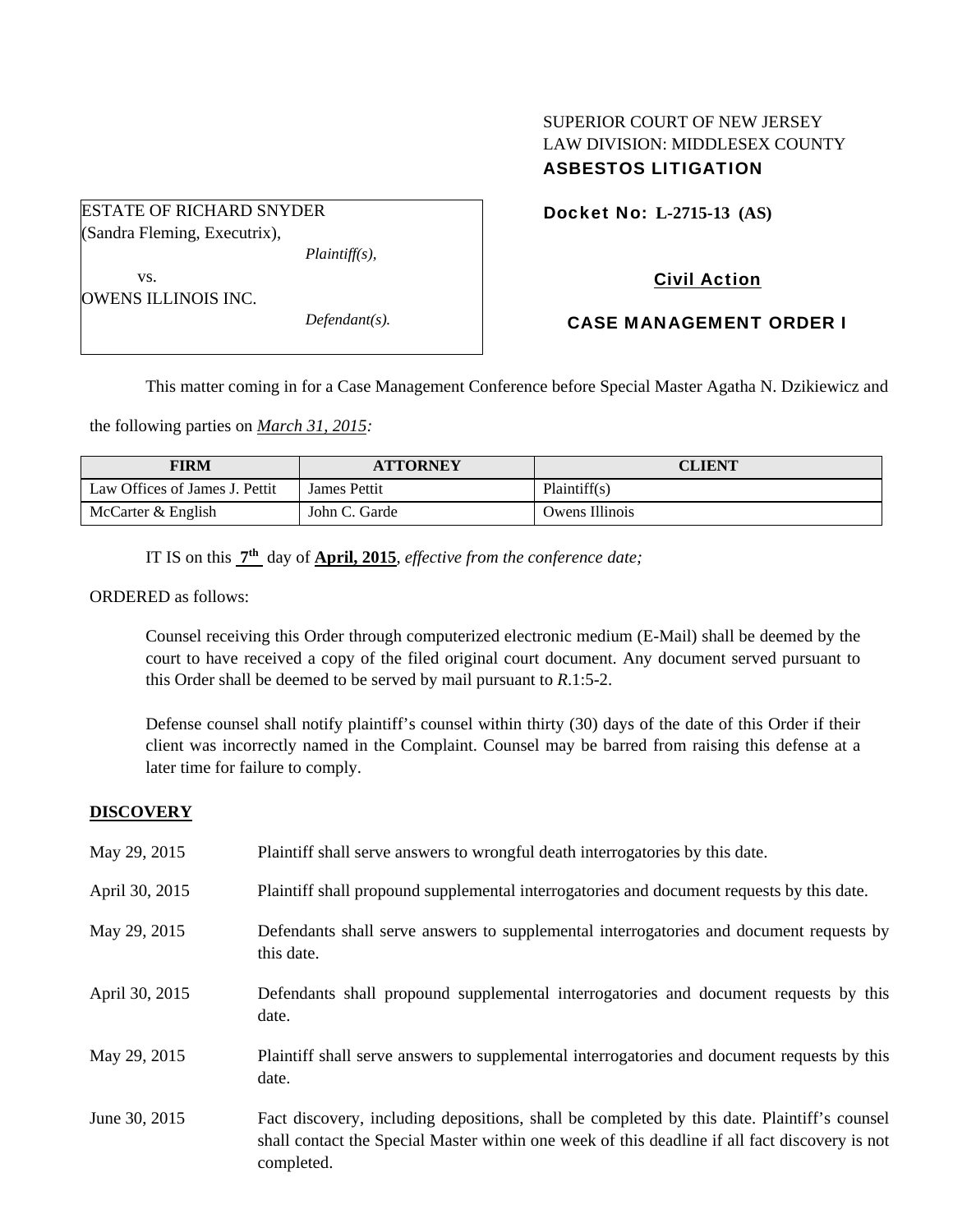## **EARLY SETTLEMENT**

June 15, 2015 Settlement demands shall be served on all counsel and the Special Master by this date.

## **SUMMARY JUDGMENT MOTION PRACTICE**

- July 10, 2015 Summary judgment motions shall be filed no later than this date.
- August 7, 2015 Last return date for summary judgment motions.

#### **MEDICAL DEFENSE**

|                   | In addition, defendants shall notify plaintiff's counsel (as well as all counsel of record)<br>of a joinder in an expert medical defense by this date. |
|-------------------|--------------------------------------------------------------------------------------------------------------------------------------------------------|
| October 30, 2015  | Defendants shall identify its medical experts and serve medical reports, if any, by this date.                                                         |
| September 4, 2015 | Plaintiff is to arrange for the transfer of pathology specimens and x-rays, if any, by this<br>date.                                                   |
| April 30, 2015    | Defendants shall request pathology from plaintiff by this date.                                                                                        |
| August 31, 2015   | Plaintiff shall serve medical expert reports by this date.                                                                                             |
| April 30, 2015    | Plaintiff shall serve executed medical authorizations by this date.                                                                                    |

#### **LIABILITY EXPERT REPORTS**

- August 31, 2015 Plaintiff shall identify its liability experts and serve liability expert reports or a certified expert statement by this date or waive any opportunity to rely on liability expert testimony.
- October 30, 2015 Defendants shall identify its liability experts and serve liability expert reports, if any, by this date or waive any opportunity to rely on liability expert testimony.

#### **EXPERT DEPOSITIONS**

November 13, 2015 Expert depositions shall be completed by this date. To the extent that plaintiff and defendant generic experts have been deposed before, the parties seeking that deposition in this case must file an application before the Special Master and demonstrate the necessity for that deposition. To the extent possible, documents requested in a deposition notice directed to an expert shall be produced three days in advance of the expert deposition. The expert shall not be required to produce documents that are readily accessible in the public domain.

#### **PRE-TRIAL AND TRIAL**

October 15, 2015 @ 10:00am **Telephone** settlement conference. *Counsel shall contact the court the day before with the telephone number of the attorney handling the conference.* 

\_\_\_\_\_\_\_\_\_\_\_\_\_\_\_\_\_\_\_\_\_\_\_\_\_\_\_\_\_\_\_\_\_\_\_\_\_\_\_\_\_\_\_\_\_\_\_\_\_\_\_\_\_\_\_\_\_\_\_\_\_\_\_\_\_\_\_\_\_\_\_\_\_\_\_\_\_\_\_\_\_\_\_\_\_\_\_\_\_\_\_\_\_\_\_\_\_\_\_\_\_\_\_\_\_\_\_\_\_\_